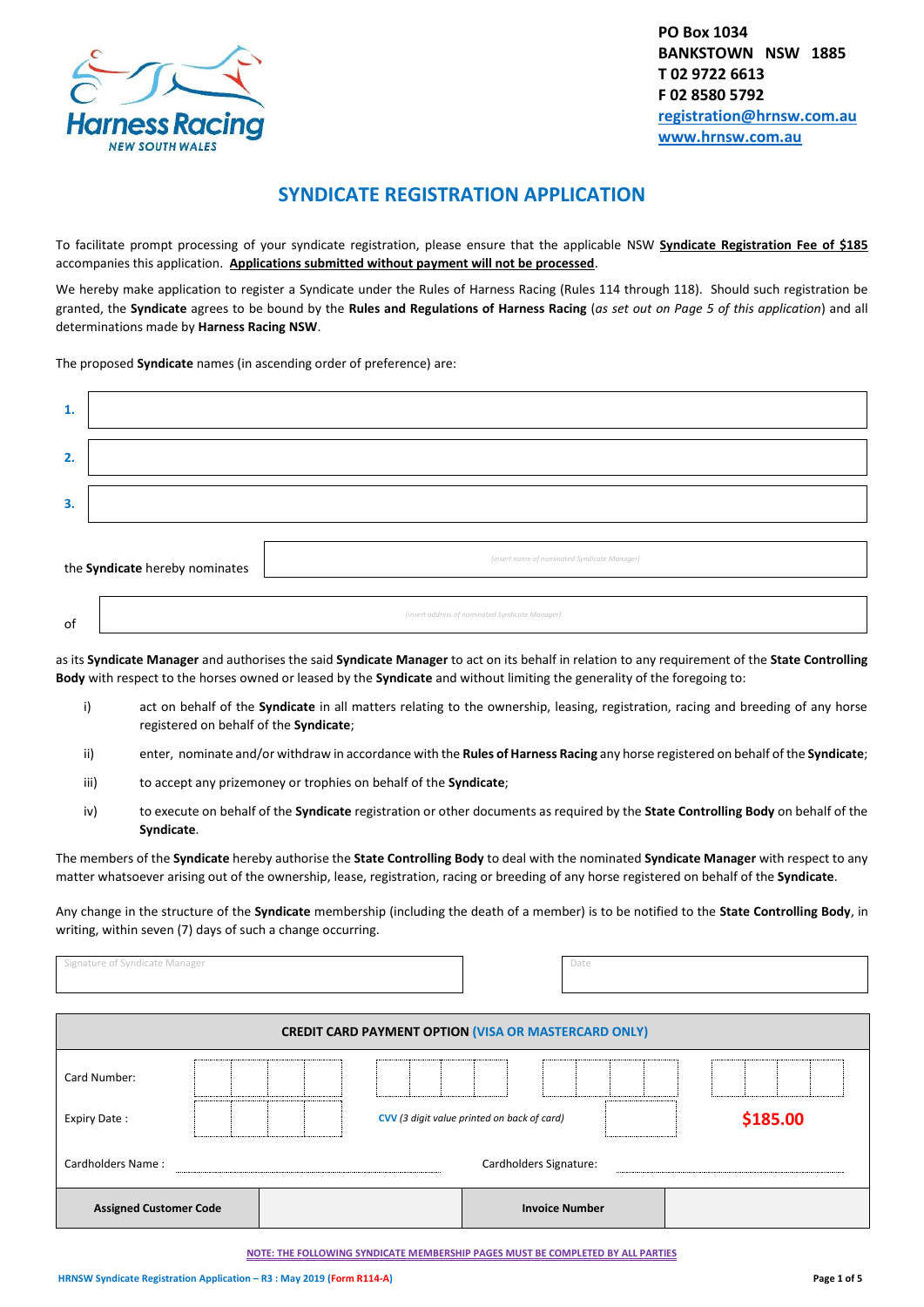### **SYNDICATE MEMBERSHIP**

**DECLARATION:** This is to certify that we agree to abide by the Rules and Regulations of Harness Racing. We declare that we are **over the age of 18 years** and we further declare that all particulars contained within this application are true and correct.

Note that the first named person will be regarded as the **Syndicate Manager** for racing purposes and all prize money will be paid into one nominated bank account (per Page 4)

L

| TO BE COMPLETED FOR EACH SYNDICATE MEMBER (IN BLOCK LETTERS) |                    |                                   |           |               |  |                    |
|--------------------------------------------------------------|--------------------|-----------------------------------|-----------|---------------|--|--------------------|
| 1) Surname or Registered Name (Syndicate Manager)            | Given Names        |                                   |           | Date of Birth |  | % Ownership        |
| Address                                                      |                    |                                   |           | Post Code     |  | Primary Contact No |
| email address                                                |                    | Occupation                        | SIGNATURE |               |  |                    |
| 2) Surname                                                   | Given Names        |                                   |           | Date of Birth |  | % Ownership        |
| Address                                                      |                    |                                   |           | Post Code     |  | Primary Contact No |
| email address                                                |                    | Occupation                        | SIGNATURE |               |  |                    |
| 3) Surname                                                   | Given Names        |                                   |           | Date of Birth |  | % Ownership        |
| Address                                                      |                    |                                   |           | Post Code     |  | Primary Contact No |
| email address                                                |                    | Occupation                        | SIGNATURE |               |  |                    |
| 4) Surname                                                   | Given Names        |                                   |           | Date of Birth |  | % Ownership        |
| Address                                                      |                    |                                   |           | Post Code     |  | Primary Contact No |
| email address                                                |                    | Occupation                        | SIGNATURE |               |  |                    |
| 5) Surname                                                   | Given Names        |                                   |           | Date of Birth |  | % Ownership        |
| Address                                                      |                    |                                   |           | Post Code     |  | Primary Contact No |
| email address                                                |                    | Occupation                        | SIGNATURE |               |  |                    |
| 6) Surname                                                   | Given Names        |                                   |           | Date of Birth |  | % Ownership        |
| Address                                                      |                    |                                   |           | Post Code     |  | Primary Contact No |
| email address                                                |                    | Occupation                        | SIGNATURE |               |  |                    |
| 7) Surname                                                   | Given Names        |                                   |           | Date of Birth |  | % Ownership        |
| Address                                                      |                    |                                   |           | Post Code     |  | Primary Contact No |
| email address                                                |                    | Occupation                        | SIGNATURE |               |  |                    |
| 8) Surname                                                   | <b>Given Names</b> |                                   |           | Date of Birth |  | % Ownership        |
| Address                                                      |                    |                                   |           | Post Code     |  | Primary Contact No |
| email address                                                |                    | -------------------<br>Occupation | SIGNATURE |               |  |                    |
| 9) Surname                                                   | Given Names        |                                   |           | Date of Birth |  | % Ownership        |
| Address                                                      |                    |                                   |           | Post Code     |  | Primary Contact No |
| email address                                                |                    | Occupation                        | SIGNATURE |               |  |                    |
| 10) Surname                                                  | Given Names        |                                   |           | Date of Birth |  | % Ownership        |
| Address                                                      |                    |                                   |           | Post Code     |  | Primary Contact No |
| email address                                                |                    | Occupation                        | SIGNATURE |               |  |                    |
| 11) Surname                                                  | Given Names        |                                   |           | Date of Birth |  | % Ownership        |
| Address                                                      |                    |                                   |           | Post Code     |  | Primary Contact No |
| email address                                                |                    | Occupation                        | SIGNATURE |               |  |                    |
| 12) Surname                                                  | Given Names        |                                   |           | Date of Birth |  | % Ownership        |
| Address                                                      |                    |                                   |           | Post Code     |  | Primary Contact No |
| email address                                                |                    | Occupation                        | SIGNATURE |               |  |                    |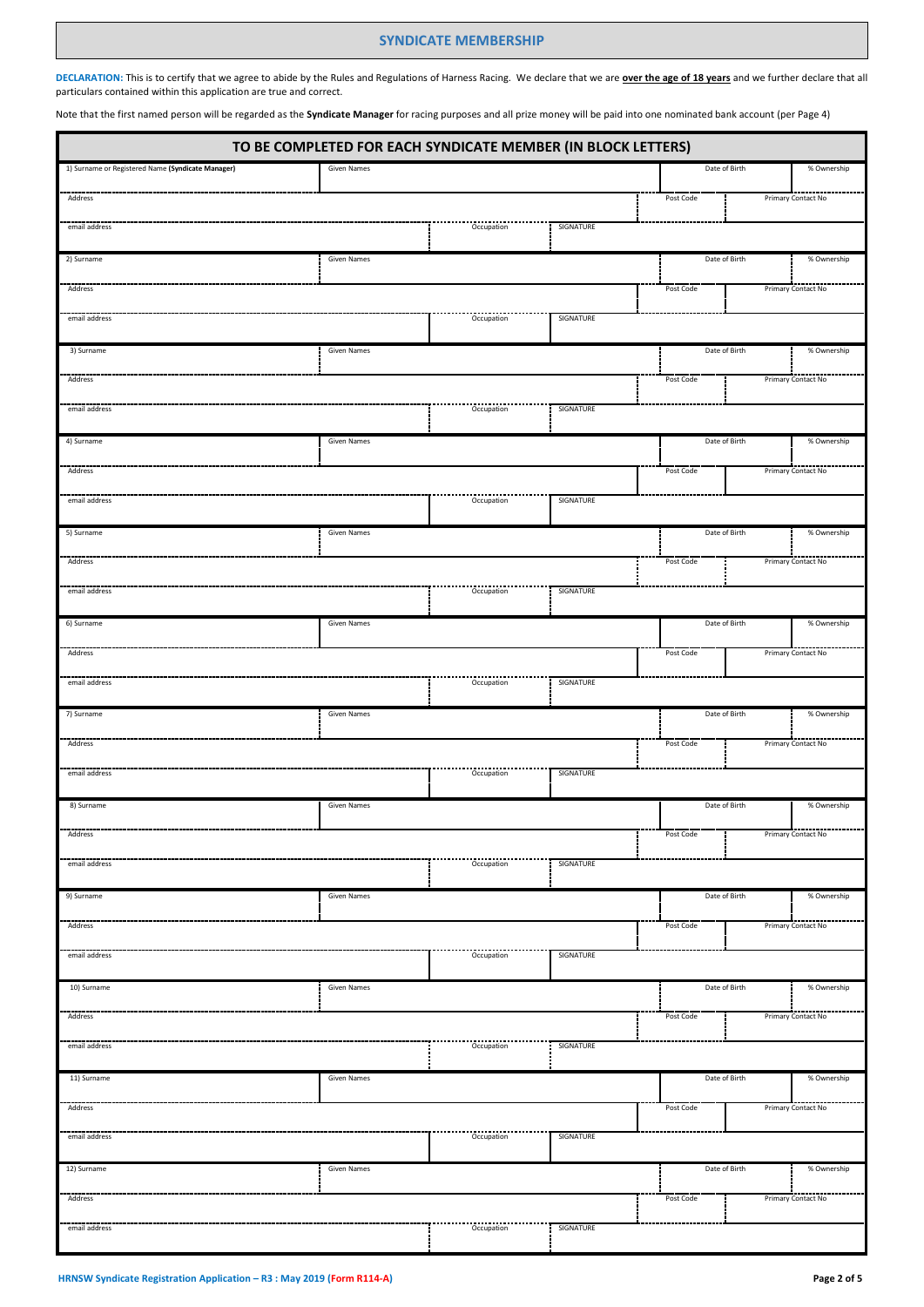| TO BE COMPLETED FOR EACH SYNDICATE MEMBER (IN BLOCK LETTERS) |                    |                         |           |               |  |                    |
|--------------------------------------------------------------|--------------------|-------------------------|-----------|---------------|--|--------------------|
| 13) Surname                                                  | <b>Given Names</b> |                         |           | Date of Birth |  | % Ownership        |
| Address                                                      |                    |                         |           | Post Code     |  | Primary Contact No |
| email address                                                |                    | Occupation              | SIGNATURE |               |  |                    |
| 14) Surname                                                  | Given Names        |                         |           | Date of Birth |  | % Ownership        |
| Address                                                      |                    |                         |           | Post Code     |  | Primary Contact No |
| email address                                                |                    | Occupation              | SIGNATURE |               |  |                    |
| 15) Surname                                                  | Given Names        |                         |           | Date of Birth |  | % Ownership        |
| Address                                                      |                    |                         |           | Post Code     |  | Primary Contact No |
| email address                                                |                    | Occupation              | SIGNATURE |               |  |                    |
| 16) Surname                                                  | Given Names        |                         |           | Date of Birth |  | % Ownership        |
| Address                                                      |                    |                         |           | Post Code     |  | Primary Contact No |
| email address                                                |                    | Occupation              | SIGNATURE |               |  |                    |
| 17) Surname                                                  | Given Names        |                         |           | Date of Birth |  | % Ownership        |
| Address                                                      |                    |                         |           | Post Code     |  | Primary Contact No |
| email address                                                |                    | ---------<br>Occupation | SIGNATURE |               |  |                    |
| 18) Surname                                                  | Given Names        |                         |           | Date of Birth |  | % Ownership        |
| Address                                                      |                    |                         |           | Post Code     |  | Primary Contact No |
| email address                                                |                    | Occupation              | SIGNATURE |               |  |                    |
| 19) Surname                                                  | Given Names        |                         |           | Date of Birth |  | % Ownership        |
| Address                                                      |                    |                         |           | Post Code     |  | Primary Contact No |
| email address                                                |                    | Occupation              | SIGNATURE |               |  |                    |
| 20) Surname                                                  | Given Names        |                         |           | Date of Birth |  | % Ownership        |
| Address                                                      |                    |                         |           | Post Code     |  | Primary Contact No |
| email address                                                |                    | Occupation              | SIGNATURE |               |  |                    |
| 21) Surname                                                  | Given Names        |                         |           | Date of Birth |  | % Ownership        |
| Address                                                      |                    |                         |           | Post Code     |  | Primary Contact No |
| email address                                                |                    | <br>Occupation          | SIGNATURE |               |  |                    |
| 22) Surname                                                  | <b>Given Names</b> |                         |           | Date of Birth |  | % Ownership        |
| Address                                                      |                    |                         |           | Post Code     |  | Primary Contact No |
| email address                                                |                    | Occupation              | SIGNATURE |               |  |                    |
| 23) Surname                                                  | Given Names        |                         |           | Date of Birth |  | % Ownership        |
| Address                                                      |                    |                         |           | Post Code     |  | Primary Contact No |
| SIGNATURE<br>email address<br>Occupation                     |                    |                         |           |               |  |                    |
| 24) Surname                                                  | Given Names        |                         |           | Date of Birth |  | % Ownership        |
| Address                                                      |                    |                         |           | Post Code     |  | Primary Contact No |
| email address                                                |                    | <br>Occupation          | SIGNATURE |               |  |                    |
| 25) Surname                                                  | Given Names        |                         |           | Date of Birth |  | % Ownership        |
| Address                                                      |                    |                         |           | Post Code     |  | Primary Contact No |
| email address                                                |                    | Occupation              | SIGNATURE |               |  |                    |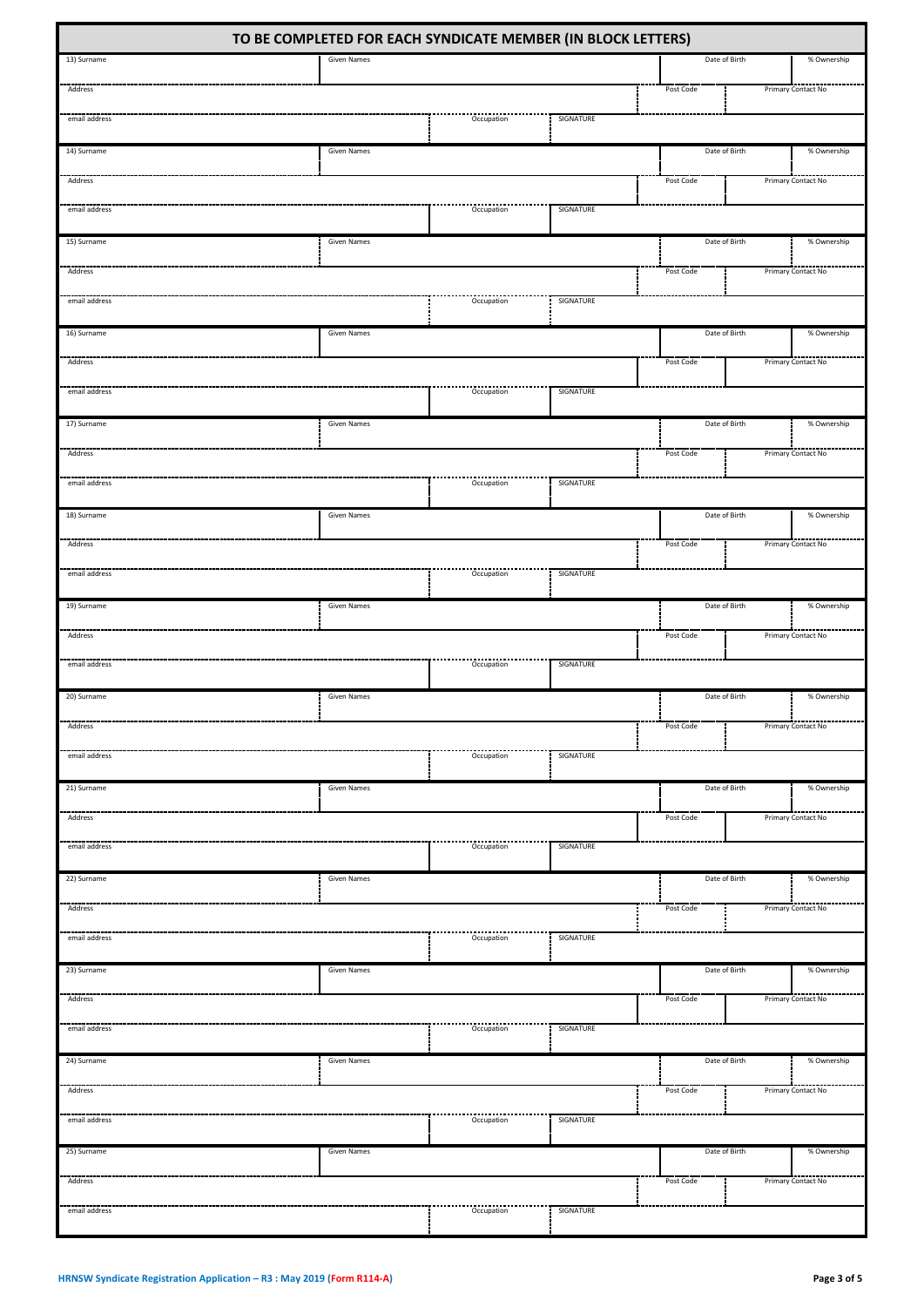| TO BE COMPLETED FOR EACH SYNDICATE MEMBER (IN BLOCK LETTERS) |                    |                           |           |               |             |                    |
|--------------------------------------------------------------|--------------------|---------------------------|-----------|---------------|-------------|--------------------|
| 26) Surname                                                  | Given Names        |                           |           | Date of Birth |             | % Ownership        |
| Address                                                      |                    |                           |           | Post Code     |             | Primary Contact No |
| email address                                                |                    | Occupation                | SIGNATURE |               |             |                    |
| 27) Surname                                                  | Given Names        |                           |           | Date of Birth |             | % Ownership        |
| Address                                                      |                    |                           |           | Post Code     |             | Primary Contact No |
|                                                              |                    |                           |           |               |             |                    |
| email address                                                |                    | Occupation                | SIGNATURE |               |             |                    |
| 28) Surname                                                  | <b>Given Names</b> |                           |           | Date of Birth | % Ownership |                    |
| Address                                                      |                    |                           |           | Post Code     |             | Primary Contact No |
| email address                                                |                    | -----------<br>Occupation | SIGNATURE |               |             |                    |
| 29) Surname                                                  | Given Names        |                           |           | Date of Birth |             | % Ownership        |
|                                                              |                    |                           |           |               |             |                    |
| Address                                                      |                    |                           |           | Post Code     |             | Primary Contact No |
| email address                                                |                    | Occupation                | SIGNATURE |               |             |                    |
| 30) Surname                                                  | <b>Given Names</b> |                           |           | Date of Birth |             | % Ownership        |
| Address                                                      |                    |                           |           | Post Code     |             | Primary Contact No |
| email address                                                |                    | Occupation                | SIGNATURE |               |             |                    |
| 31) Surname                                                  | <b>Given Names</b> |                           |           | Date of Birth |             | % Ownership        |
| Address                                                      |                    |                           |           | Post Code     |             | Primary Contact No |
| email address                                                |                    | Occupation                | SIGNATURE |               |             |                    |
| 32) Surname                                                  | <b>Given Names</b> |                           |           | Date of Birth |             | % Ownership        |
| Address                                                      |                    |                           |           | Post Code     |             | Primary Contact No |
|                                                              |                    |                           |           |               |             |                    |
| email address                                                |                    | Occupation                | SIGNATURE |               |             |                    |
| 33) Surname                                                  | <b>Given Names</b> |                           |           | Date of Birth |             | % Ownership        |
| Address                                                      |                    |                           |           | Post Code     |             | Primary Contact No |
| email address                                                |                    | Occupation                | SIGNATURE |               |             |                    |
| 34) Surname                                                  | Given Names        |                           |           | Date of Birth |             | % Ownership        |
| Address                                                      |                    |                           |           | Post Code     |             | Primary Contact No |
| email address                                                |                    | <br>Occupation            | SIGNATURE |               |             |                    |
|                                                              |                    |                           |           |               |             |                    |
| 35) Surname                                                  | <b>Given Names</b> |                           |           | Date of Birth |             | % Ownership        |
| Address                                                      |                    |                           |           | Post Code     |             | Primary Contact No |
| email address                                                |                    | Occupation                | SIGNATURE |               |             |                    |

| <b>PRIZEMONEY BANKING DETAILS</b><br>THIS SECTION MUST BE COMPLETED TO FACILITATE THE PAYMENT OF PRIZEMONEY TO THE SYNDICATE |                          |  |  |  |  |
|------------------------------------------------------------------------------------------------------------------------------|--------------------------|--|--|--|--|
| Name In Which The Account Is Held                                                                                            |                          |  |  |  |  |
| <b>Banking Institution</b>                                                                                                   | <b>Branch</b>            |  |  |  |  |
| <b>BSB No</b><br><b>Account No</b>                                                                                           | $\overline{\phantom{a}}$ |  |  |  |  |